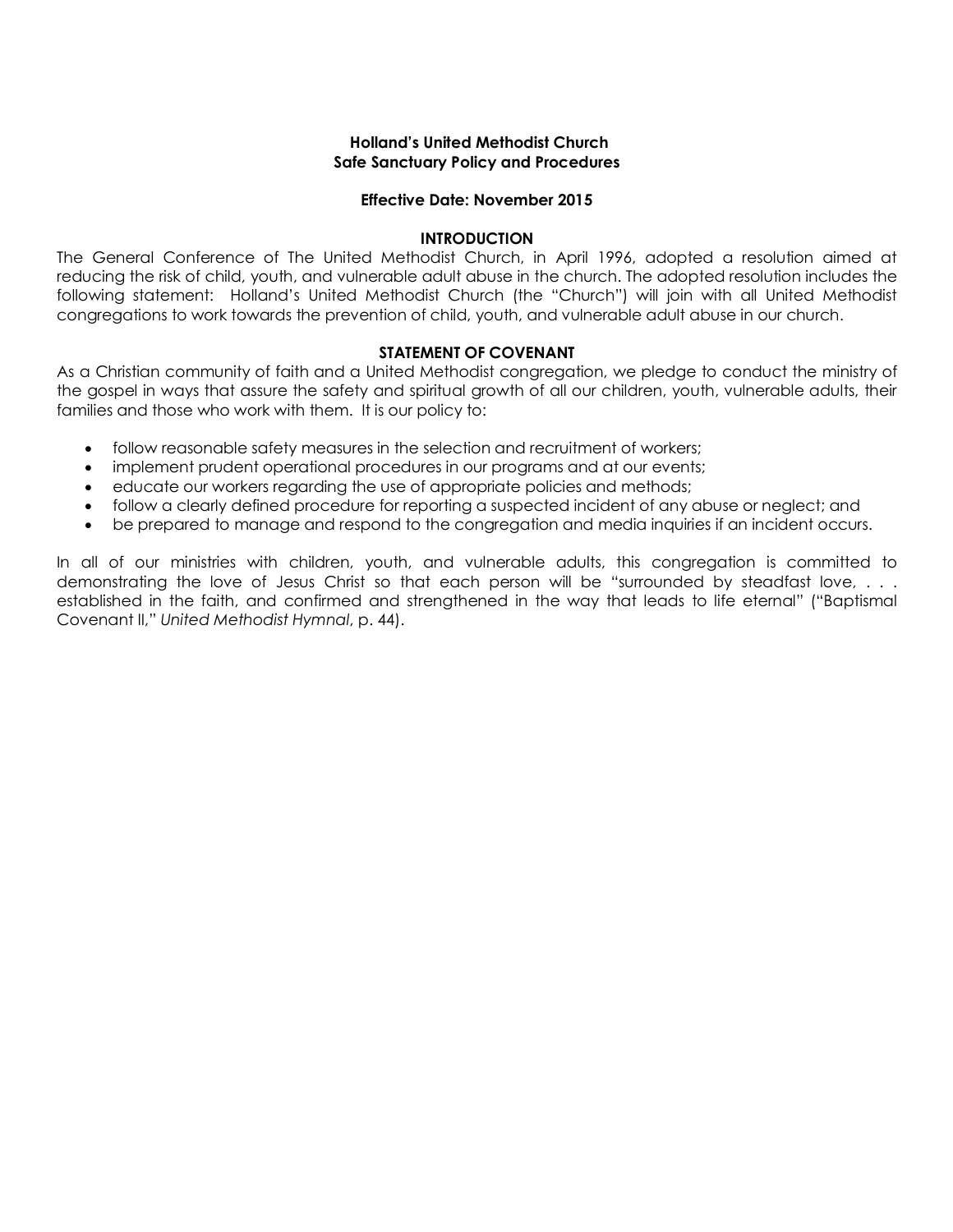- v **NC Definition of Abuse-'Abused juvenile' means any child younger than age 18 whose parent, guardian, custodian, or caregiver:** 
	- **Inflicts or allows to be inflicted upon the child a serious physical injury by other than accidental means**
	- **Creates or allows to be created a substantial risk of serious physical injury to the child by other than accidental means**
	- **Uses or allows to be used upon the child cruel or grossly inappropriate procedures or cruel or grossly inappropriate devices to modify behavior**
- v **NC Definition of Neglect- 'Neglected juvenile' means a child: Who does not receive proper care, supervision, or discipline from his or her parent, guardian, custodian, or caregiver** 
	- **Who is not provided necessary medical or remedial care**
	- **Who lives in an environment injurious to his or her welfare**
	- **Who has been placed for care or adoption in violation of law**

**'Serious neglect' means conduct, behavior, or inaction of the juvenile's parent, guardian, custodian, or caregiver that evidences a disregard of consequences of such magnitude that the conduct, behavior, or inaction constitutes an unequivocal danger to the juvenile's health, welfare, or safety, but does not constitute abuse.**

- v **NC Definition of Sexual Abuse- The term 'abused juvenile' includes any child younger than age 18 whose parent, guardian, custodian, or caregiver commits, permits, or encourages the commission of a violation of the following laws regarding sexual offenses by, with, or upon the child:**
	- **First and second degree rape or sexual offense**
	- **Rape of a child by an adult offender**
	- **Sexual act by a custodian**
	- **Crime against nature or incest**
	- **Preparation of obscene photographs, slides, or motion pictures of the child**
	- **Employing or permitting the child to assist in a violation of the obscenity laws**
	- **Dissemination of obscene material to the child**
	- **Displaying or disseminating material harmful to the child**
	- **First and second degree sexual exploitation of the child**
	- **Promoting the prostitution of the child**
	- **Taking indecent liberties with the child**
- v **NC Definition of Emotional Abuse- The term 'abused juvenile' includes any child younger than age 18 whose parent, guardian, custodian, or caregiver creates or allows to be created serious emotional damage to the child. Serious emotional damage is evidenced by a child's severe anxiety, depression, withdrawal, or aggressive behavior toward himself or others.**
- v **Child-Infant to Grade 5**
- v **Youth-Grade 6-Grade 12**
- v **Vulnerable Adult- A person over the age of 18 needing assistance with basic life skills.**
- v **Regular Worker-Any person, whether full-time or part-time, volunteer or paid, clergy or lay, who has regular, frequent, and/or overnight contact and supervision of children, youth and/or vulnerable adults.**
- v **Occasional Worker-Any person, whether full-time or part-time, volunteer or paid, clergy or lay, who is occasionally asked to supervise children, youth and/or vulnerable adults.**
- v **Staff Member- A person employed by the Church.**
- v **Screened Adult- An adult who has been screened with a background check through a recognized third party employee screening agency.**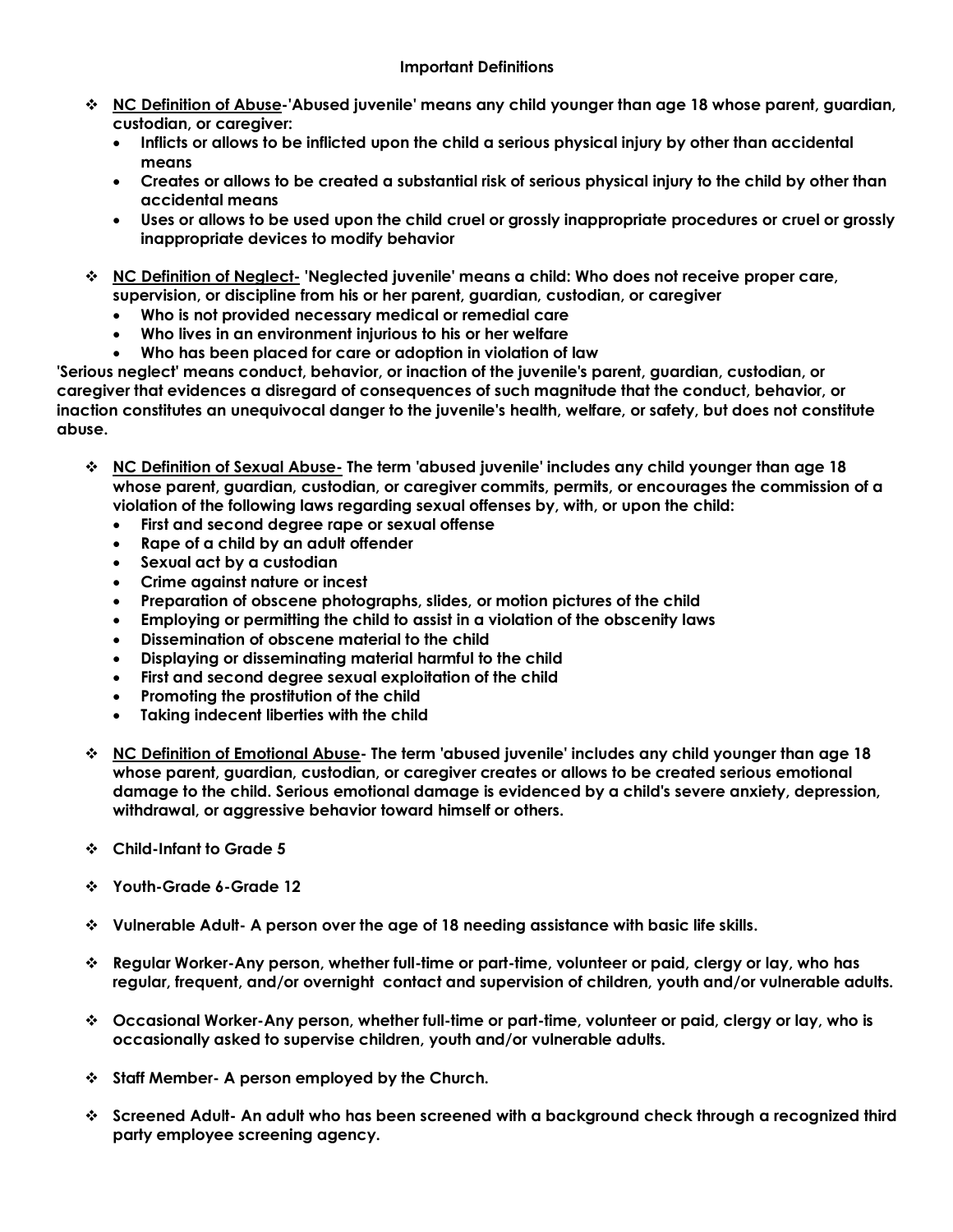## **Recruiting Workers**

- Regular workers must be actively pursuing a relationship with Jesus Christ through the study of God's Word, worship, and a fellowship with peers.
- Regular workers are not required to be a member of the Church; however, he or she should have been active with peers in the life of this congregation for at least six months prior to taking responsibilities in the ministries for children, youth and/or vulnerable adults. Exceptions may apply in the case of new Staff members hired to work with youth or children as a normal function of their responsibilities.
- Regular and occasional workers must be at least 5 years older than the oldest child/youth. This does not apply for events for vulnerable adults.

### **Screening Workers**

- Prior to working with children, youth and/or vulnerable adults, each occasional and regular worker will sign a "Participation Covenant Statement" verifying that he/she has read, understood, and agrees to abide by this "Safe Sanctuaries Policy" (the "Policy").
- Regular workers shall complete a criminal background check. Background checks must be repeated every four years. Applications, references, and interviews may also be a part of the recruitment and screening process.
- The Safe Sanctuaries Committee shall determine the final list of positions falling under the "Screened Adult" definition based upon recommendations of Staff Members and/or any committee responsible for children, youth and/or vulnerable adult activities.
- Any person convicted of sexual or physical abuse or any crime against a minor will be rejected as a worker with children and youth. Notification of rejection shall be handled by the Lead Pastor or his/her designee. Any person under serious allegations of abuse should be placed on temporary leave from such work until such allegations can be substantiated or discredited.
- All records relating to staff or volunteers working in Children's, Youth, and Vulnerable Adult Ministries will be kept in a locked cabinet with access only to the Pastor, the Chairman of the PSMT or their designee.

### **Hiring Workers**

- Persons employed by the Church must be screened by means of a written application form, interview by the Personnel Support and Management Team (the "PSMT") or its designee, reference check, previous employment check, and criminal background check.
- The criminal background check must be repeated every four years.
- Applicants will not be discriminated against on the basis of race, color, sex, age, ethnic origin, or disability.

## **The "Two-Adult" Rule**

- Ideally, two or more unrelated regular workers should be present at all times during a Children's or Youth Ministry event. However, when this is not possible, at least one regular worker and one occasional worker or assigned roaming monitor must be present.
- A recommended ratio (average) of 1 adult per 6 children or 1 adult per 10 youth will be present during children, youth, and/or vulnerable adult activities, including events that require vehicle travel and offcampus events.
- No one under 18 or less than 5 years older than the oldest child/youth will have sole supervisory responsibility. Exceptions apply to emergency situations, vulnerable adult ministry programs, and hired interns or staff members.
- Contacts outside a Children's or Youth Ministry event between a regular worker and one, two, or three students must take place in a public setting. Exceptions to this rule require prior consent from parent/guardian of every child or youth involved.

#### **Sign-in and Release of Children**

- A Sign-In procedure will be implemented for all programs for children
- Children under 4th grade will be released only to parents/guardians or according to a procedure authorized by the parent.
- Fourth and fifth graders may be released to return to parents after a Children's Ministry event.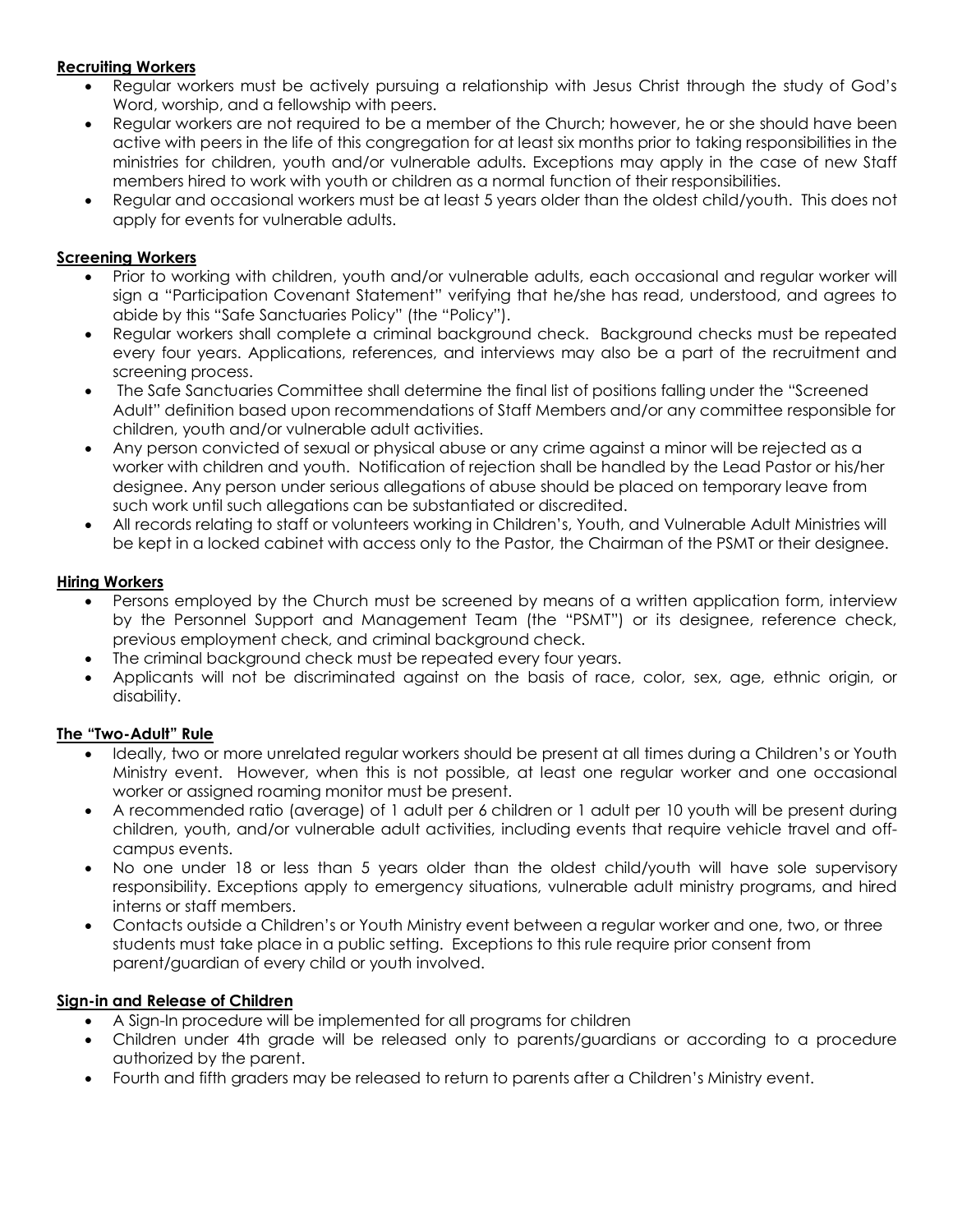### **Notice to Parents**

- Parents/guardians should be kept informed about programs in which their children/youth are involved.
- Parents/guardians should be given advance notice and information about any activity which deviates from the regular programs offered by the Church.

#### **Interpersonal boundaries**

- All regular and occasional workers should personally adhere to expectations of appropriate dress codes, language, and demonstrations of affection and encouragement.
- All regular and occasional workers must address any form of harassment or bullying, including pranks which intrude upon a person's body or belongings or embarrass or humiliate another person.
- A Participation Covenant for Youth Ministries establishing behavior standards should be shared with youth and their parent(s) at the beginning of the school year.

### **Restroom Policy**

- No child, youth or vulnerable adult shall be alone with an adult in the restroom except in cases of emergency.
- A regular or occasional worker shall wait outside the restroom door if he or she must leave the classroom/activity to take a child to the restroom.
- In the case of young children who need assistance, the restroom door must be left open.
- The 2-adult rule should be followed when diapers are being changed.

## **Media & Cyber Safety**

- Regular workers should not "friend" a child, youth, or vulnerable adult on social media.
- Regular workers may accept a friend request from a child, youth or vulnerable adult (if they are of appropriate age for the social media).
- The church will seek parental permission for posting pictures, sharing basic information, and directly communicating with youth by email, cell phone, instant message, text, etc.
- Photos that are published on church sponsored sites should not include name or contact information for children or youth.
- Social media sites for youth and children's ministries at Holland's UMC will be "closed" sites whereas persons must request to join, if the option is available.
- Parents/Guardians will have the option to decline viewing of any movies that are unrated or are rated older than their child.

#### **Transportation**

- Drivers must be screened adults (no one under the age of 18), hold a valid North Carolina driver's license, and not have more than 1 moving violation in the past year. Upon subsequent violations, the adult worker must decline to provide transportation for church-sponsored activities until the period of a year has passed.
- Drivers and passengers are expected to follow all traffic laws (use of seat belts, speed, car seat regulations, etc.)
- Parents must give permission for their child or youth to be transported (in a group or alone) with an unrelated adult except in an emergency.
- Vehicles used for out-of-town trips will have a first aid kit and a cell phone. Copies of contact and medical information as well as permission forms should accompany children/youth/vulnerable adults on activities involving travel or sports.
- Vehicles are encouraged to travel together.

## **Overnight Stays**

- Housing should have interior doors, if possible.
- Adults are housed separately (but nearby) from children or youth, if possible.
- Parents and their own children may share a room.
- Only Screened Adults may share a room with unrelated children or youth.
- Sleeping arrangements should be assigned according to gender.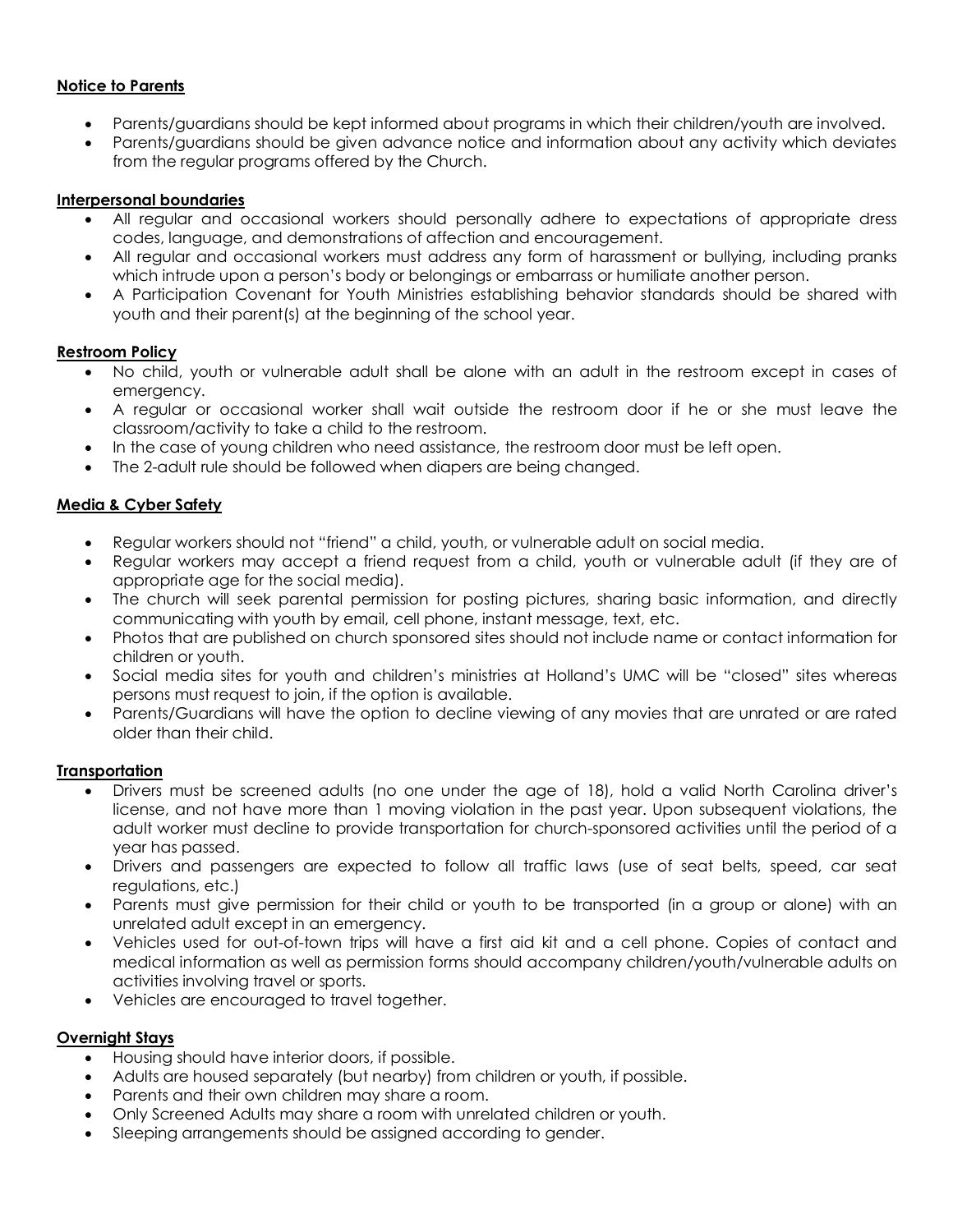## **Discipline**

- If a child/youth is in need of correction during a church-sponsored event, the following methods may be used:
	- 1. Verbal correction, delivered in a calm manner, which addresses the specific issue.
	- 2. Brief time-out within the room following the general rule of 1 minute per year of age.
	- 3. Contact to the parent(s)/guardian(s).
- If the misbehavior continues, a plan to address the behavior will be developed by the Director of Youth and Children's Ministries and other appropriate staff members.
- Corporal punishment is not allowed.

# **Open Door, Limited Counseling**

- Counseling is confidential.
- In cases of possible harm to self or others, information cannot be kept confidential and should be shared to those who have" a need to know."
- Parents should be immediately notified of any possibility of self- harm or suicide.
- Counseling should be limited in scope, should be done by a staff member or a regular worker, & should occur where there is 1 or more persons nearby (but not within hearing distance,), in a room where there is a window in the door or the door is open, and when another staff member or screened adult has been informed.

## **Appropriate Facility, Equipment and Insurance**

- Windows in doors must remain uncovered except in overnight situations such as a lock-in or WIHN.
- First aid kits and defibrillator are available in designated places in the Church.
- First Aid kits will be checked periodically and prior to trips to ensure appropriate supplies are available.
- Facilities and grounds should be periodically checked for safety hazards.
- The church shall carry adequate property and liability insurance for the scope of the Church's ministries, including sexual abuse coverage.

#### **Emergencies**

- All regular and occasional workers should be alert and attentive to any potential physical, emotional, spiritual, or relational danger to children and youth at all times.
- Any accident that results in serious injury must be reported on the "Accident/Medical Emergency Report" form and given promptly to a Staff Member. If the Staff Member receiving the report is not the Pastor, the Staff Member will give a report to the Lead Pastor within 24 hours.

## **Training and Support**

- First Aid/CPR training opportunities will be shared with workers regularly.
- Periodic training sessions on Safe Sanctuaries policy and procedures shall be offered at the Church for anyone working with children/youth//vulnerable adults.
- Regular workers will be recognized and affirmed by the congregation on an annual basis.

## **Non-church-sponsored events involving children/youth**

- Leaders or other authorized representatives of the organization (such as Boy Scouts of America) which use the Church facilities must sign a statement agreeing to adhere to the Policy.
- Other non-organization groups (such as family reunions or other private events) will be made aware of the Policy.
- Holland's UMC does not assume responsibility for full compliance with Safe Sanctuaries for non-churchsponsored events.